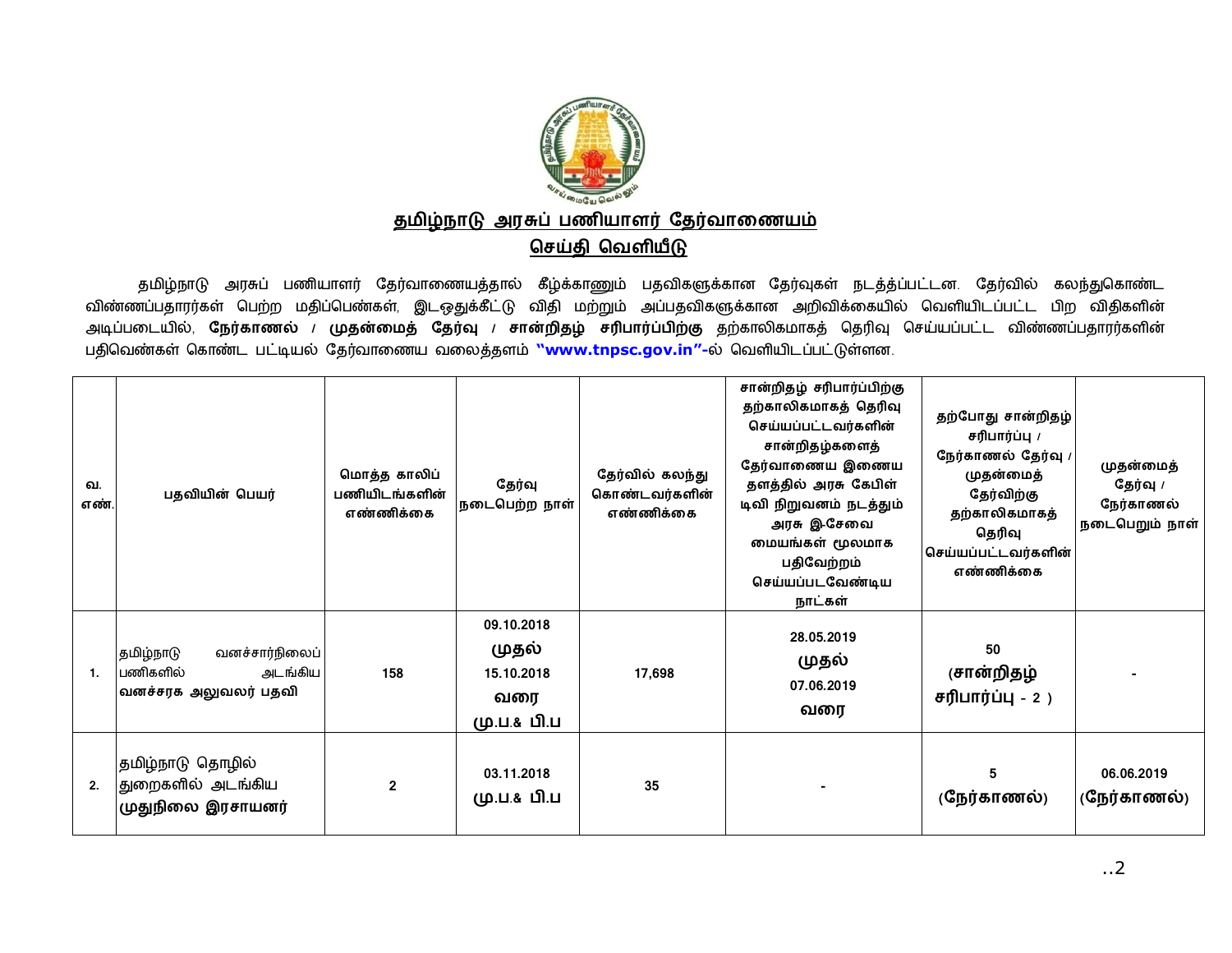- 2 -

| 3. | தமிழ்நாடு ஊரமைப்பு<br>சார்நிலைப் பணிகளில்<br>அடங்கிய கட்டடக்கலை<br>உதவியாளர்/ திட்ட<br>உதவியாளர்                                                                                                           | 13                             | 22.12.2018<br>மு.ப.& பி.ப | 5,395  |                                          | 37<br>(நேர்காணல்)                 | 06.06.2019<br>(நேர்காணல்)                                        |
|----|------------------------------------------------------------------------------------------------------------------------------------------------------------------------------------------------------------|--------------------------------|---------------------------|--------|------------------------------------------|-----------------------------------|------------------------------------------------------------------|
| 4. | 1. தமிழ்நாடு வேலை <b>வாய்</b> ப்பு<br>மற்றும் பயிற்சித் துறை<br>பணிகளில் அடங்கிய<br>முதல்வர், தொழிற்பயிற்சி<br>நிலையம்<br>2. தமிழ்நாடு தொழில்கள்<br>சார்நிலைப் பணிக்கான<br>உதவி பொறியாளர்<br>(தொழிற்கூடம்) | 9<br>32                        | 02.03.2019<br>மு.ப.& பி.ப | 5,024  | 31.05.2019<br>முதல்<br>14.06.2019<br>வரை | 199<br>(சான்றிதழ்<br>சரிபார்ப்பு) |                                                                  |
| 5. | தமிழ்நாடு பள்ளி கல்வித்துறை<br>பணியில் அடங்கிய மாவட்ட<br>கல்வி அலுவலர்                                                                                                                                     | 20                             | 02.03.2019<br>மு.ப.& பி.ப | 20,433 | 31.05.2019<br>முதல்<br>14.06.2019<br>வரை | 1052<br>(முதன்மைத்<br>தேர்வு)     | 27.07.2019<br>முதல்<br>29.07.2019<br>வரை<br>(முதன்மைத்<br>தேர்வு |
| 6. | தமிழ்நாடு தொழில் மற்றும்<br>வணிகத்துறை பணிகளில்<br>அடங்கிய ஆய்வாளர் (உப்பு)<br>2. தமிழ்நாடு தடய அறிவியல்<br>சார்நிலைப் பணிகளில்<br>அடங்கிய பண்டகக்<br>காப்பாளர்                                            | $\overline{1}$<br>$\mathbf{1}$ | 24.03.2019<br>மு.ப.& பி.ப | 42     | 28.05.2019<br>முதல்<br>07.06.2019<br>வரை | 20<br>(சான்றிதழ்<br>சரிபார்ப்பு)  |                                                                  |
| 7. | பல்வேறு<br>துறை<br>(D)<br>பல்வேறு<br>பணிகளுக்கான<br>நூலகர் பதவி                                                                                                                                            | 29                             | 30.03.2019<br>மு.ப.& பி.ப | 2,204  | 31.05.2019<br>முதல்<br>14.06.2019<br>வரை | 60<br>(சான்றிதழ்<br>சரிபார்ப்பு)  |                                                                  |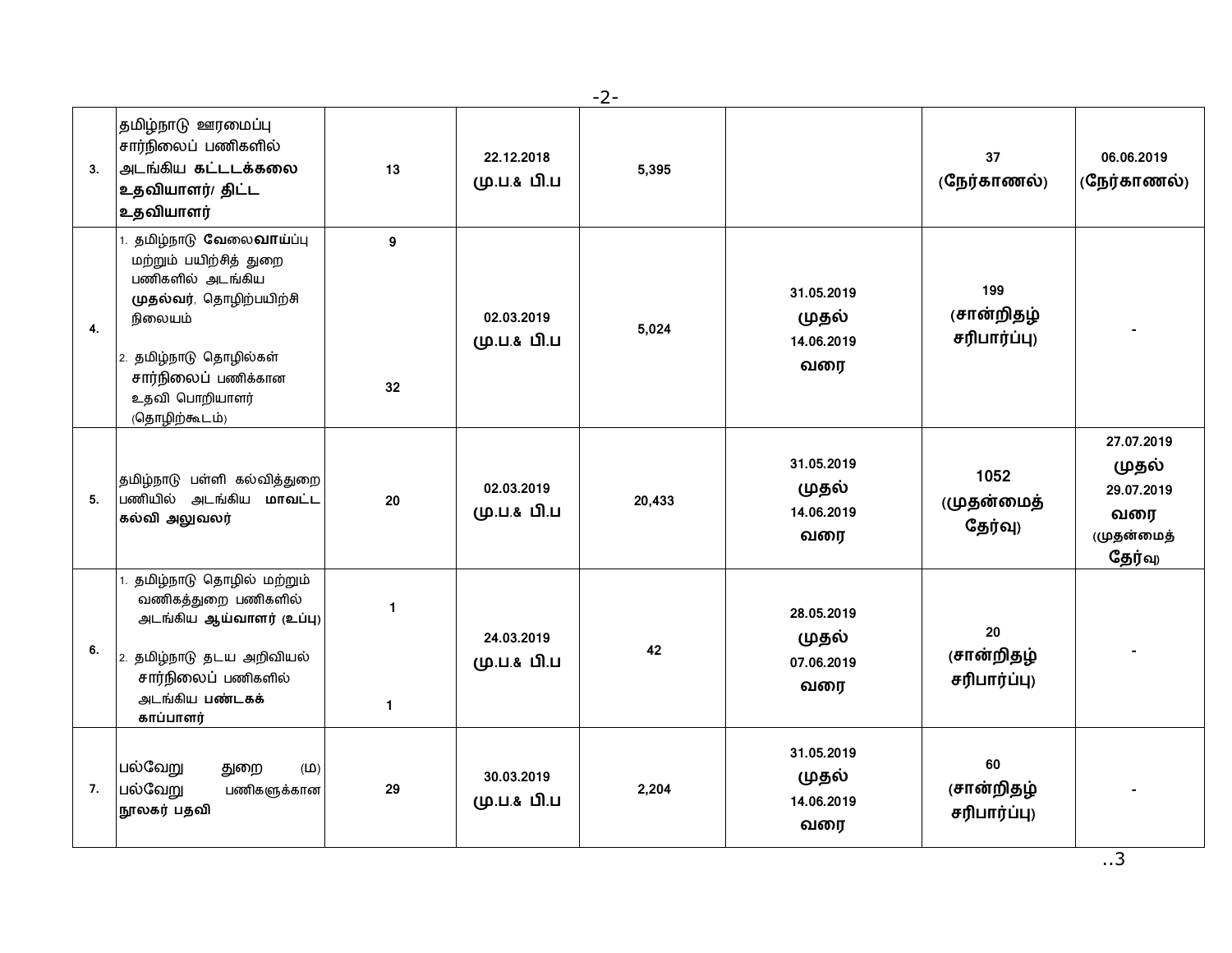| 8. | சார்நிலைப் <br>தமிழ்நாடு பொது<br>அடங்கிய<br>பணிகள்<br>துறையில்<br>தொல்லியல்<br>நூலகர் பதவி |     | 31.03.2019<br>மு.ப.& பி.ப | 375  | 28.05.2019<br>முதல்<br>07.06.2019<br>வரை | 3<br>(சான்றிதழ்<br>சரிபார்ப்பு) |  |
|----|--------------------------------------------------------------------------------------------|-----|---------------------------|------|------------------------------------------|---------------------------------|--|
| 9. | தமிழ்நாடு வேளாண்மை<br>விரிவாக்க சார்நிலைப்<br>பணியில் அடங்கிய உதவி<br>வேளாண்மை அலுவலர்     | 580 | 07.04.2019<br>மு.ப.& பி.ப | 4158 | மதிப்பெண்கள் மற்றும் தரவரிசைப் பட்டியல்  |                                 |  |

 **இரா.த}, இ.ஆ.ப.,** தேர்வு கட்டுப்பாட்டு அலுவலர்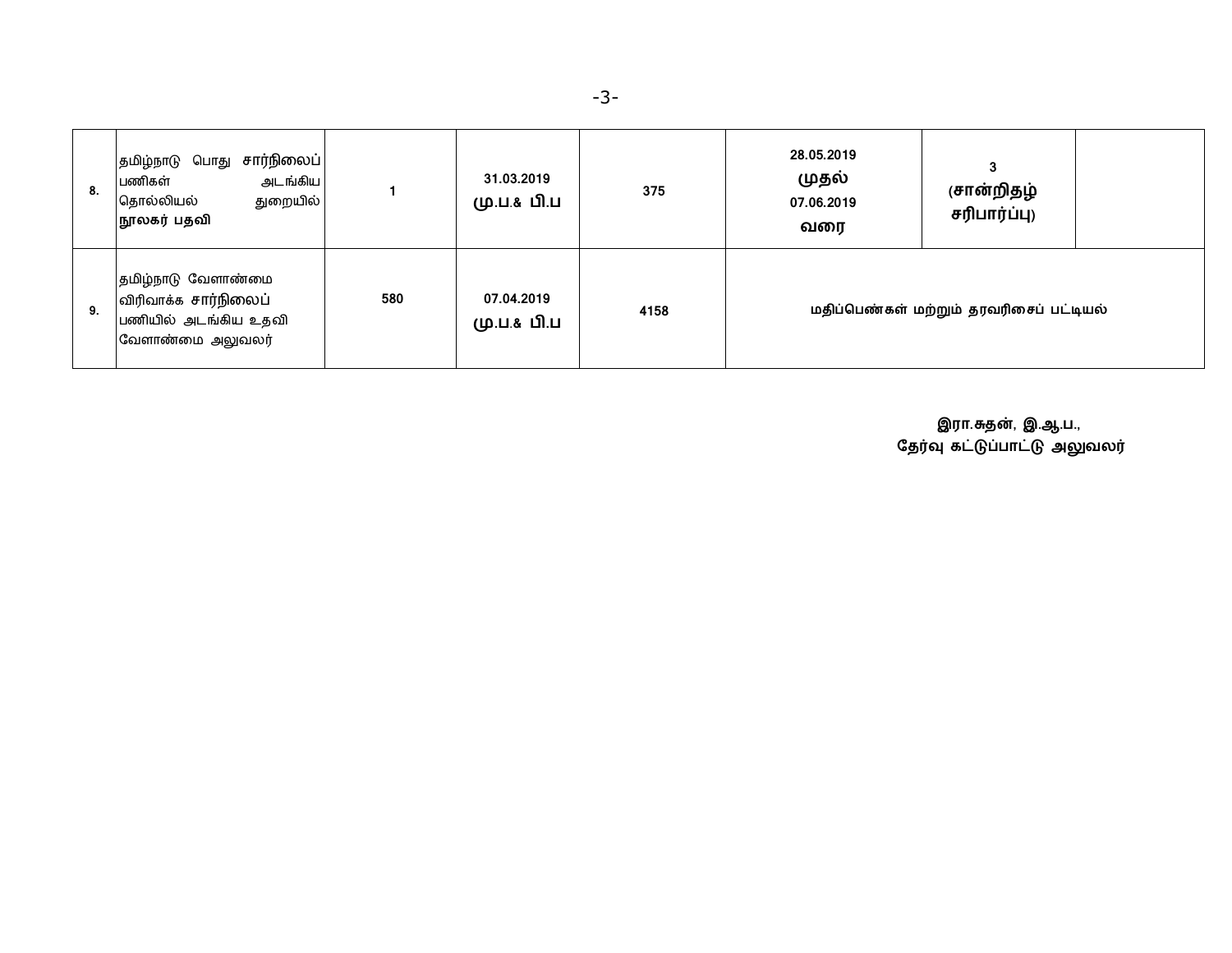

## **TAMIL NADU PUBLIC SERVICE COMMISSION**

## **PRESS RELEASE**

The Written Examinations for the following posts have been conducted by the Tamil Nadu Public Service Commission. Based on the marks obtained in Written Examination, following the rule of reservation of appointments and as per the other conditions stipulated in Notifications, the lists of register numbers of candidates who have been provisionally admitted to **Certificate Verification / Oral Test / Main Written Examination** are hosted at the Commission's Website **["www.tnpsc.gov.in"](http://www.tnpsc.gov.in)**.

| SI.<br>No.       | Name of the Post                                                                                                                       | No. of<br><b>Vacancies</b> | Date of Written<br><b>Examination</b>                  | No. of<br><b>Candidates</b><br>appeared for<br>the<br><b>Examination</b> | Date of uploading<br>of documents for<br><b>Certificate</b><br>Verification in the<br>e-seva centres | No. of<br>candidates now<br>provisionally<br>admitted<br>to Certificate<br>Verification /<br>Oral<br>Test/M.W.E. | Date of Main<br>Written<br>Examination /<br><b>Oral Test</b> |
|------------------|----------------------------------------------------------------------------------------------------------------------------------------|----------------------------|--------------------------------------------------------|--------------------------------------------------------------------------|------------------------------------------------------------------------------------------------------|------------------------------------------------------------------------------------------------------------------|--------------------------------------------------------------|
| 1.               | Forest Apprentice in the Tamil Nadu<br><b>Forest Subordinate Service</b>                                                               | 158                        | 09.10.2018<br>To<br>15.10.2018<br><b>F.N &amp; A.N</b> | 17,698                                                                   | 28.05.2019<br>to<br>07.06.2019                                                                       | 50<br>$(C.V - II)$                                                                                               |                                                              |
| $\overline{2}$ . | Senior Chemist in the Tamil Nadu<br>Industries Service                                                                                 | $\overline{2}$             | 03.11.2018<br>FN & AN                                  | 35                                                                       |                                                                                                      | 5                                                                                                                | 06.06.2019<br>(Oral Test)                                    |
| 3.               | Architectural Assistant /<br>Planning<br>Assistant in Tamil Nadu Town and<br>Planning<br>Subordinate<br>Country<br>Service, 2007-2015. | 13                         | 22.12.2018<br>FN & AN                                  | 5395                                                                     |                                                                                                      | 37                                                                                                               | 06.06.2019<br>(Oral Test)                                    |

…2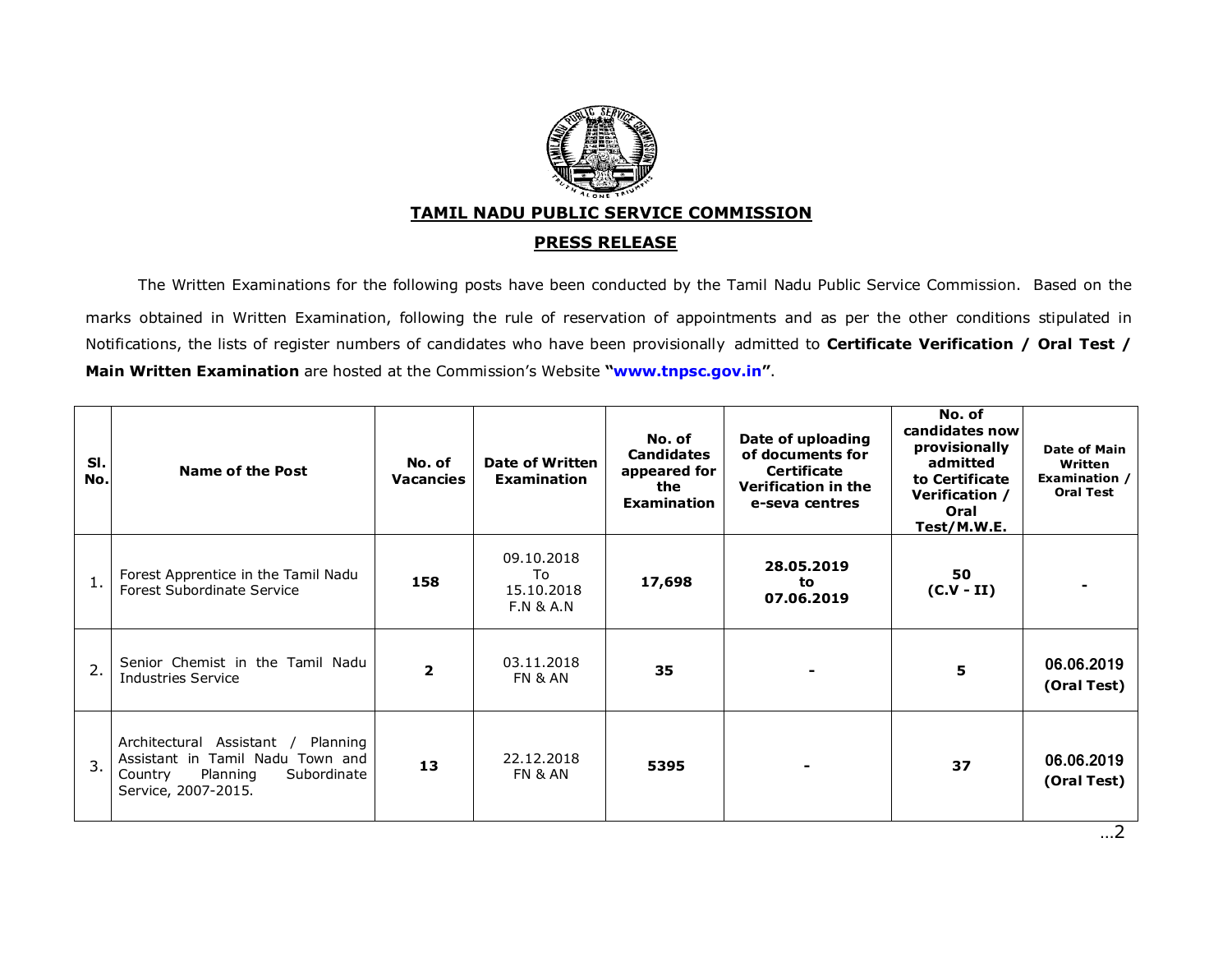|    | $-2-$                                                                                                                                                                                                                                                                                                                                                                                                                                                          |                                                     |                                  |        |                                |                                               |                                                                         |  |  |  |
|----|----------------------------------------------------------------------------------------------------------------------------------------------------------------------------------------------------------------------------------------------------------------------------------------------------------------------------------------------------------------------------------------------------------------------------------------------------------------|-----------------------------------------------------|----------------------------------|--------|--------------------------------|-----------------------------------------------|-------------------------------------------------------------------------|--|--|--|
| 4. | 1) Principal, Industrial Training<br>Institute/ Assistant Director of<br>Training in the Tamil Nadu<br>Employment<br>Training<br>and<br>Service, 2010-2011, 2011-2012<br>& 2016-2017<br>2) Assistant Engineer (Industries)<br>in the Tamil Nadu Industries<br>Subordinate Service, 2013-2014<br>& 2018-2019                                                                                                                                                    | $\mathbf{9}$<br>32                                  | 02.03.2019<br>FN & AN            | 5024   | 31.05.2019<br>to<br>14.06.2019 | 199<br>(Certificate<br>Verification)          |                                                                         |  |  |  |
| 5. | District Educational Officer in the<br>Tamil Nadu School Educational<br>Service                                                                                                                                                                                                                                                                                                                                                                                | 20                                                  | 02.03.2019<br>FN & AN            | 20,433 | 31.05.2019<br>to<br>14.06.2019 | 1052<br>(Main Written<br><b>Examination</b> ) | 27.07.2019<br>to<br>29.07.2019<br>(Main Written<br><b>Examination</b> ) |  |  |  |
| 6. | 1) Inspector of Salt in<br>the<br>Department of Industries<br>and<br>Commerce in the Tamil Nadu<br>Industries Subordinate Service,<br>2015-2016.<br>2) Store Keeper in the Department<br>of Forensic Sciences in the Tamil<br>Nadu<br>Forensic<br>Science<br>Subordinate Service, 2013-2014                                                                                                                                                                    | $\mathbf{1}$<br>1                                   | 24.03.2019<br>FN & AN            | 42     | 28.05.2019<br>to<br>07.06.2019 | 20<br>(Certificate<br>Verification)           |                                                                         |  |  |  |
| 7. | 1. Librarian Grade-I in Industries<br>and Commerce Department<br>2. Librarian in Agriculture<br>Department<br>3. Film Librarian in Agriculture<br>Department<br>4. Librarian and Information<br>Assistant Grade-I for Anna<br>Centenary Library in Public<br>Libraries Department<br>5. Librarian and Information<br>Assistant Grade-II for Anna<br>Centenary Library in Public<br>Libraries Department<br>6. Librarian in Legislative<br>Assembly Secretariat | 1<br>$\overline{2}$<br>$\mathbf{1}$<br>5<br>19<br>1 | 30.03.2019<br><b>FN &amp; AN</b> | 2204   | 31.05.2019<br>to<br>14.06.2019 | 60<br>(Certificate<br>Verification)           |                                                                         |  |  |  |